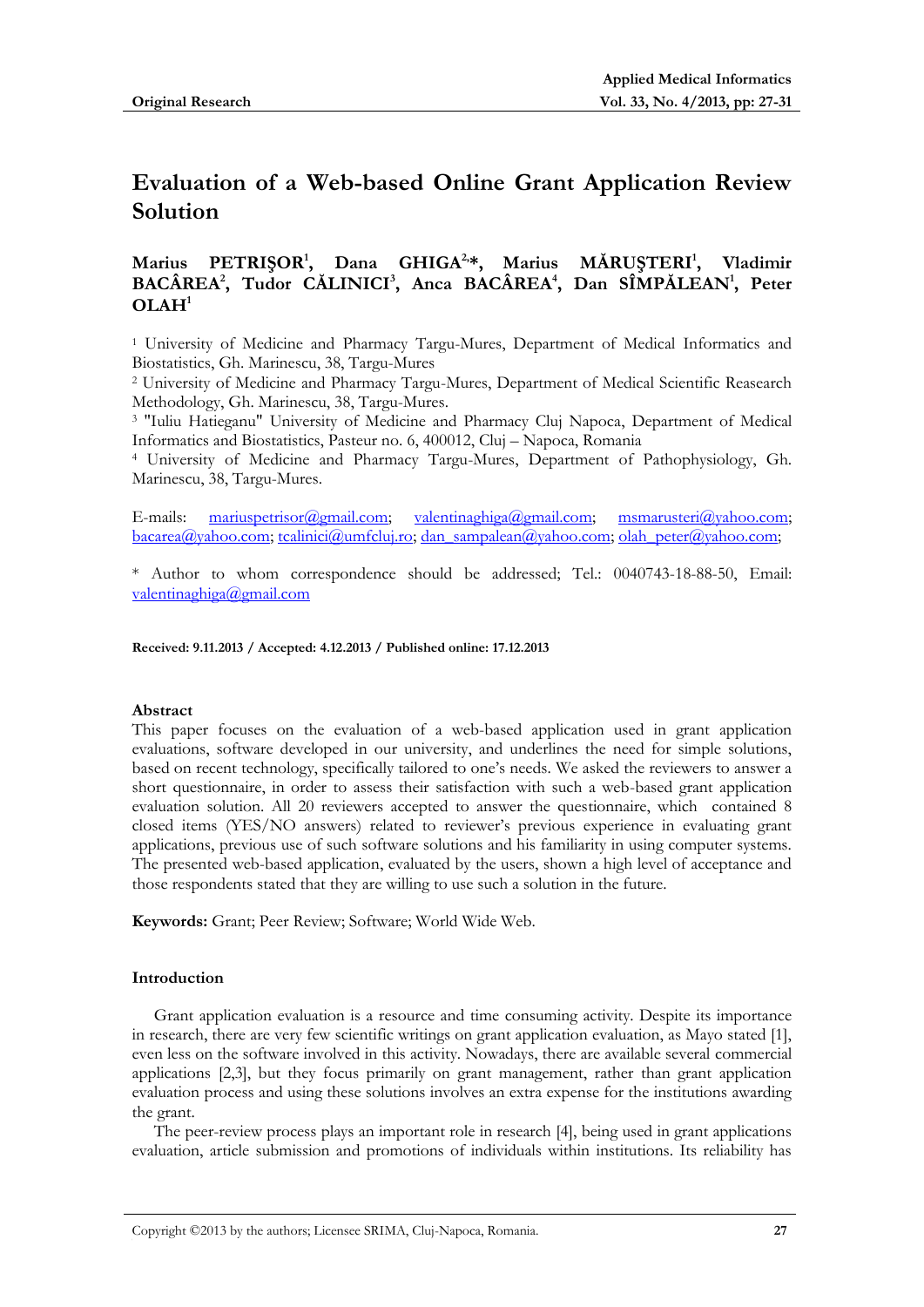been long debated, one of the topics being the gender bias [5,6]. Still, it seems that peer-review remains the most accepted way of evaluating science-related activities [7].

This paper focuses on the evaluation of a web-based application used in grant application evaluations, software developed in our university, and underlines the need for simple solutions, based on recent technology, specifically tailored to one's needs.

#### **Material and Method**

The grant evaluation process consisted in sending the applications towards two reviewers that activate in the same field of activity. These reviewers would fill in a form that contains the evaluation criteria, granting points from 1 to 10. Thus, at the end, each application would have two scores, ranging from 1 to 100. If the difference between the evaluations is greater than 10 points, a panel evaluation will decide a final score; else, an average of the two would be taken into consideration for the final classification.

In order to achieve this, a need for a fast and secure manner of information exchange has arisen. We decided that the appropriate way of handling this is to create a web application starting from a set of specifications:

- A secure environment, since the data handled is quite sensitive
- Multiple user account types: administrator and reviewer accounts

- A customizable form that contains the grant application evaluation criteria with an intrinsic data input validation

- An alert system, based on email, in order to keep track of what is happening in the system
- A means to save a partially evaluated application, to validate or invalidate it.
- The possibility to export the data to a human readable form (such as an Excel worksheet)

The application was developed using PHP programming language, a MySQL database and an MCV (Model-View-Controller) PHP framework (CodeIgniter), in order to benefit from the advanced security and the ease of data manipulation provided by such a framework. For DOM (Document Object Model) manipulation we used the jQuery javascript library. The web application is hosted on one of the university's server. We made sure that enough CPU power and memory were allocated to the machine.

Web application's data flow, from the admin's point of view is represented in Figure 1. The steps involved are:

- Inputting grant applications into the system
- Creating reviewers' accounts
- Assigning grant applications to reviewers
- View/export the evaluations results



Figure 1. Dataflow diagram for the administrator user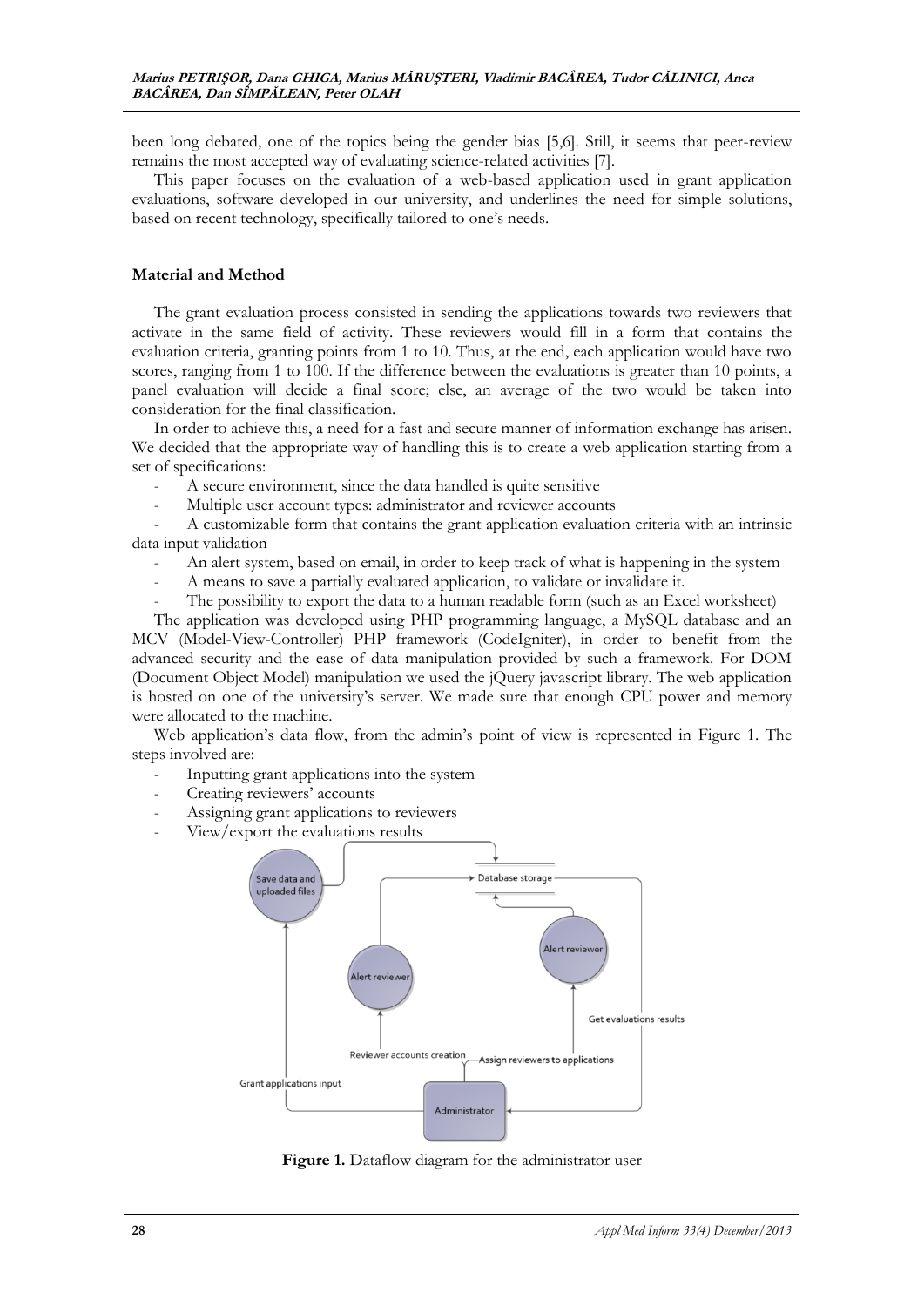A reviewer has access only to those applications that were assigned to him. He can view and download all the data and material on the grant applications. It is not mandatory to finish evaluating an application once he started it. The solution allows for intermediate stages to be saved. When the reviewer finishes evaluating an application, he must validate it. In this case the system reacts and informs the administrator that an evaluation has been submitted. Once an evaluation has been validated, it cannot be edited any longer. However, the reviewer can consult it, if some kind of comparison between the applications is needed. The process is represented in Figure 2.



Figure 2. Dataflow diagram for the reviewer user

At the end of the grant applications evaluation period, we asked the reviewers to answer a short questionnaire, in order to assess their satisfaction with such a web-based grant application evaluation solution. All 20 reviewers accepted to answer the questionnaire, which contained 8 closed items (YES/NO answers) related to reviewer's previous experience in evaluating grant applications, previous use of such software solutions and his familiarity in using computer systems. The items were:

- Do you currently use a computer in your work?
- Have you ever been a reviewer for grant application?
- Have you ever used a software solution for grant application evaluation?
- Was the online format of the proposed software solution an attractive one?
- Does the design of the proposed software solution screens fulfill the purpose?
- Did the proposed software solution run without technical problems?
- Was it easy to fill up the online forms?
- Will you be willing to use such a software solution for grant application evaluation again?

Statistical analysis of questionnaire data covered proportions calculations and Fisher exact test in order to assess the significance variable associations [8]. For statistical analysis, we used EpiInfo, a free solution distributed by CDC.

#### **Results**

Questionnaire responses are summarized in Table 1.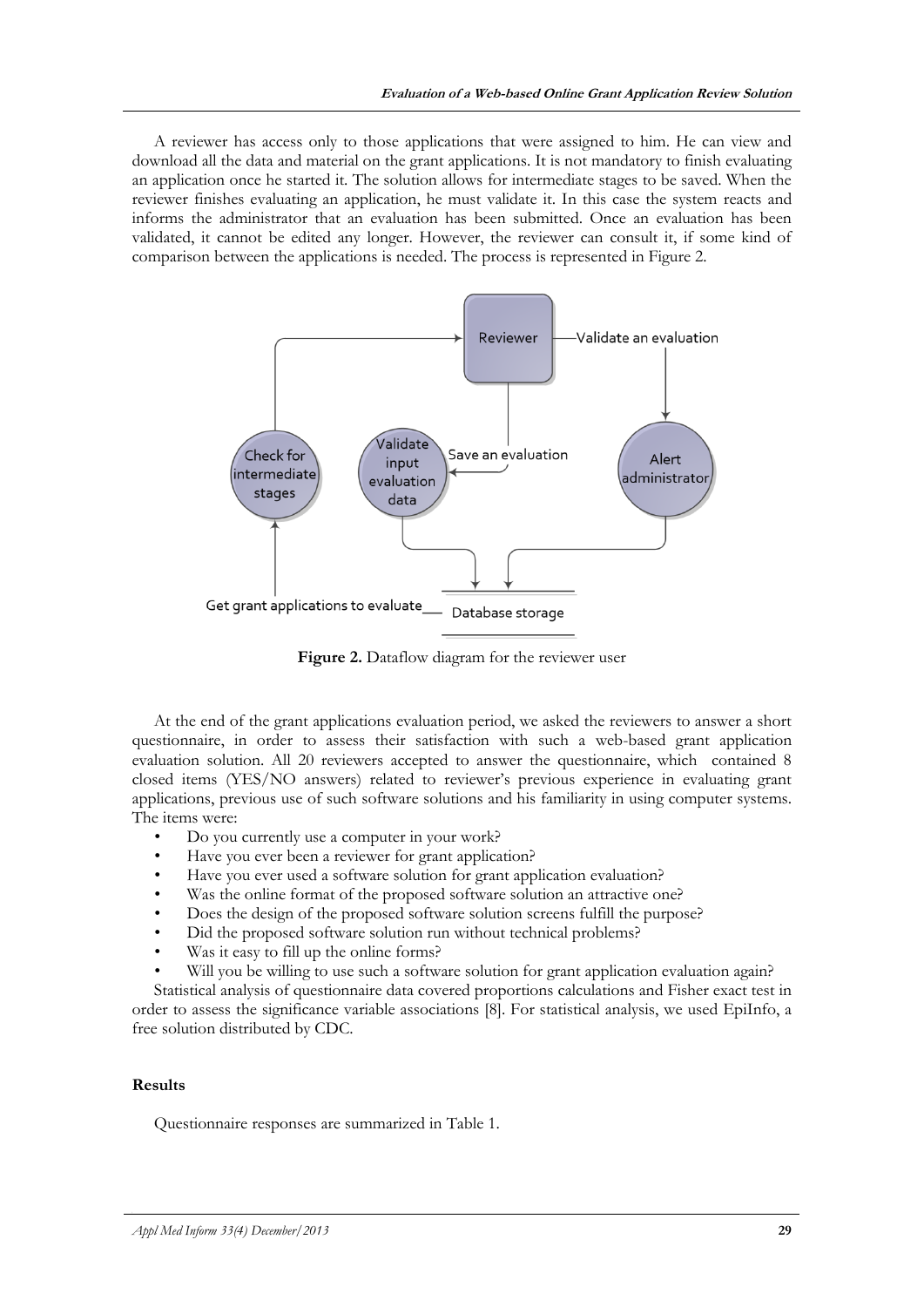| Question                                                                                       | <b>Yes</b> |          | N <sub>0</sub> |          |
|------------------------------------------------------------------------------------------------|------------|----------|----------------|----------|
|                                                                                                | Frequency  | Percent  | Frequency      | Percent  |
| Do you currently use a computer in your work?                                                  | 14         | $70.0\%$ | 6              | $30.0\%$ |
| Have you ever been a reviewer for grant application?                                           | 17         | 85.0%    | 3              | $15.0\%$ |
| Have you ever used a software solution for grant<br>application evaluation?                    | 4          | $20.0\%$ | 16             | $80.0\%$ |
| Was the online format of the proposed software<br>solution an attractive one?                  | 16         | $80.0\%$ | 4              | $20.0\%$ |
| Does the design of the proposed software solution<br>screens fulfill the purpose?              | 16         | $80.0\%$ | 4              | $20.0\%$ |
| Did the proposed software solution run without<br>technical problems?                          | 19         | $95.0\%$ |                | $5.0\%$  |
| Was it easy to fill up the online forms?                                                       | 16         | $80.0\%$ | 4              | $20.0\%$ |
| Will you be willing to use such a software solution for<br>grant application evaluation again? | 17         | $85.5\%$ | 3              | $15.0\%$ |

**Table 1.** Questionnaire data analysis result

We considered important to test for some differences between these proportions. Comparing the results from first question ("Do you currently use a computer in your work?") to those from the last question ("Will you be willing to use such a software solution for grant application evaluation again?"), we found no significant association (p=0.201).

Testing for differences between the results from the third question ("Have you ever used a software solution for grant application evaluation?") and those from the last one ("Will you be willing to use such a software solution for grant application evaluation again?"), we did not find a significant difference (p=0.49).

#### **Discussions**

A previous study, focused on the acceptance level of informatics applied in medical research [9], showed no resistance to the computer use in this field. In our study, we found the same willingness to use an IT solution; only 3 respondents (15%) showed reluctance in using this kind of applications in the future. Two of those three persons do not use a computer regularly, so their resistance can be explained by their lack of familiarity with these systems.

Considering the questionnaire responses, we found that this kind of web-based grant application evaluation solution, developed "in-house", are suitable to replace a high cost commercial application, that focus on grant management and progress tracking.

A study conducted by Cortellessa et al. [10] points toward the same practice of building a software solution in-house, where there are visible advantages over the commercial ones. An advantage a software application built in-house has over a commercial one, is that it is extremely customized for the local context and its specifications can be modified taking into the account the local environment.

### **Conclusions**

The presented web-based application evaluated by the users shown a high level of acceptance and those respondents stated that they are willing to use such a solution in the future.

Also, building the needed software applications in-house, proved to be a reliable choice, considering the university need.